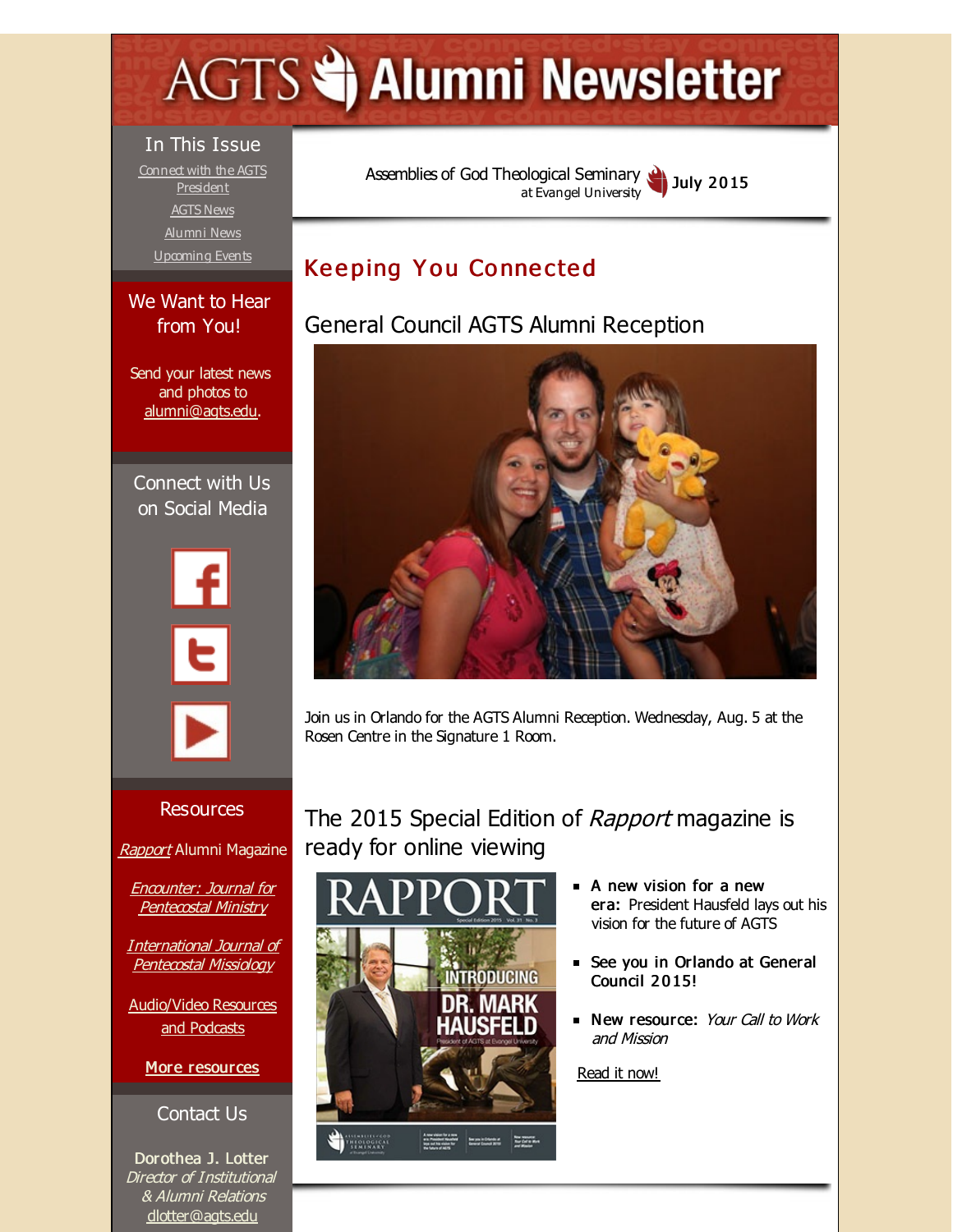Connect with AGTS President Mark Haus fe ld



President Mark Hausfeld discusses his vision for AGTS on 1340AM radio in Springfield, Mo. Read all about Dr. Hausfeld's vision in the 2015 Special Edition of Rapport [magazine](http://r20.rs6.net/tn.jsp?f=00187fNrLeIYgSFEBT15lfJ6tyii929H33MGe9Wa3YTBBsnUPTNe_Yf7utXOAbfBviDgj1LA2eaHzEkFUnkyxX4BUmDHU1DaFkYvVPL1YI5XNWwtHP3lFOz8TAMZxJ74ZfB9WzfglGqimWLAq4npmfqR9UU2T0zPWxxWyG-ckiN6WRXPCbTFihX2lljOOnhltiV&c=&ch=).

Dr. Hausfeld will be at the following events:

- July 31-Aug. 8: General Council, Orlando, Fla.
- Aug. 19-20: World Evangelical Association, Charlotte, N.C.
- Sept. 7-11: Continental Theological Seminary, Brussels, Belgium

## **AGTS News**

## Statement Regarding the Supreme Court's Same-Sex Marriage Decision

The recent decision of the Supreme Court regarding gay marriage has altered the future of the Church in our nation. It has altered the future of church leaders who care deeply about representing the compassion and holiness of Jesus. While it will take time to see the decision's full impact on AGTS, there are two certainties we can stand upon in the interval:

- 1. AGTS will not waver on the authority of Scripture or the mandate of the Gospel to make disciples of all nations.
- 2. AGTS will continue to develop servant leaders with knowledge, skill and passion to revitalize the church and evangelize the world in the power of the Spirit. [Read](http://r20.rs6.net/tn.jsp?f=00187fNrLeIYgSFEBT15lfJ6tyii929H33MGe9Wa3YTBBsnUPTNe_Yf7rgiGwGBvdDYHWJE-txVWTYenqSXpANESvg-sXzdN_sKkfzs1u4RF2vFfOVQZTPziRBXdUqOqWBiwhiZxIVfpq_AXsNTGZKYWxaeN6wQ66N-WUgYhpqcZLK38P0YS29yQP_qwLwyowco2kG6Q_eAZvdCT04z3q5dp8taEPNHc7WJKXg_NuLoZBD8Unre7Fyq8g==&c=&ch=) the rest.

Dr. Hausfeld receives warm welcome as AGTS

Deborah Fegler Development & Alumni **Coordinator** [dfegler@agts.edu](mailto:dfegler@agts.edu)

Jennifer S. Hall Promotions Coordinator [jhall@agts.edu](mailto:jhall@agts.edu)

Eric S. Friesen Promotions Specialist [promotions@agts.edu](mailto:promotions@agts.edu) (417) 268-1032

[alumni@agts.edu](mailto:alumni@agts.edu)

[www.agts.edu/alumni](http://r20.rs6.net/tn.jsp?f=00187fNrLeIYgSFEBT15lfJ6tyii929H33MGe9Wa3YTBBsnUPTNe_Yf7mHNpB-aZMz_1L_mGEwbj5LI3_z23j-mlcJwjshna_WcJcKzOYBg68_QVRTsOVuj0W6kCwvpVpM0g_Uw3gzgdiU-Slawji6n-lt84Gtd0_UgKTojp8mHxhLfJqGfq3SKhQ==&c=&ch=)

Invest in Student **Scholarships** 

# **DONATE**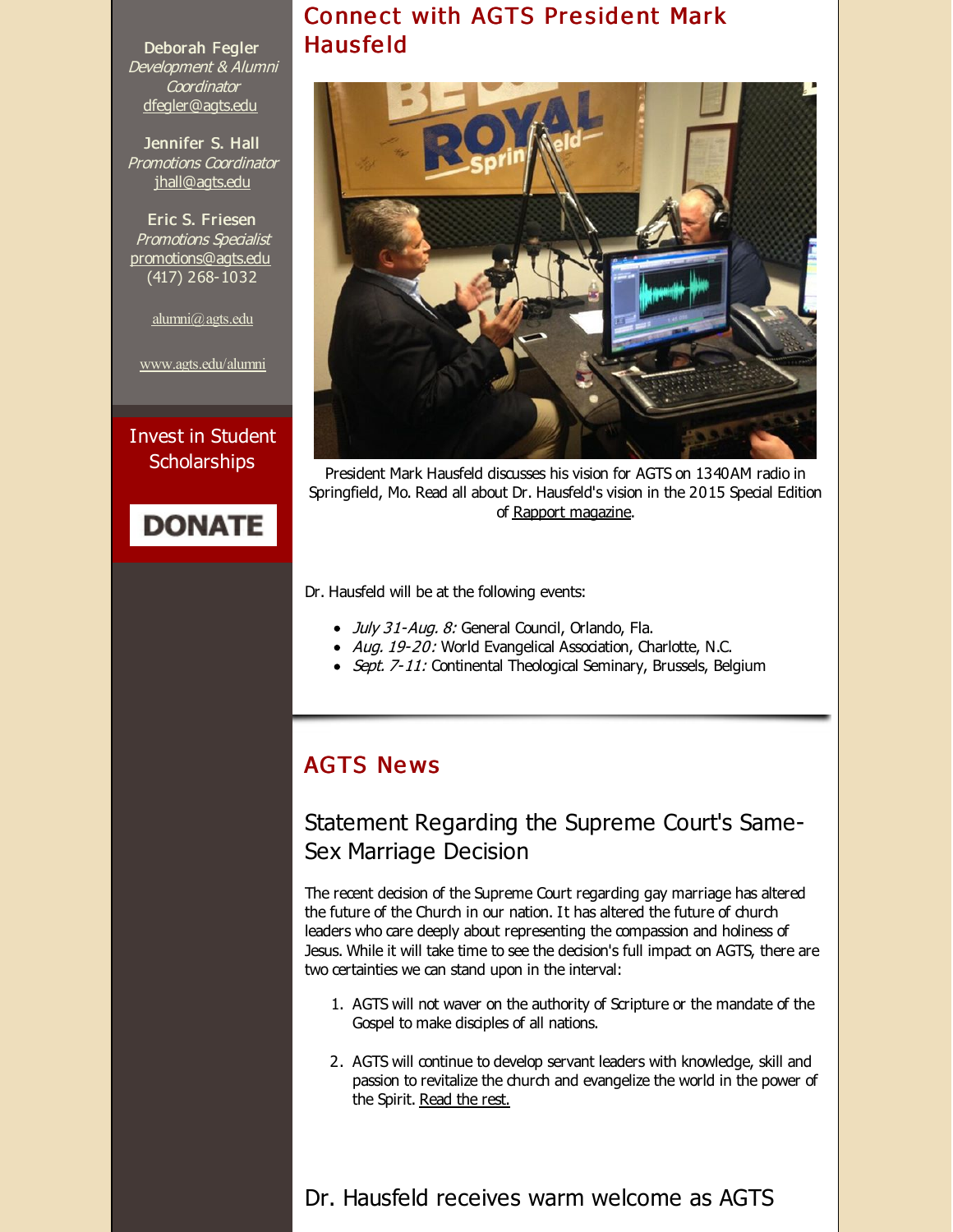## president



[Check](http://r20.rs6.net/tn.jsp?f=00187fNrLeIYgSFEBT15lfJ6tyii929H33MGe9Wa3YTBBsnUPTNe_Yf7nxa_rbg3dq9xaMo0pLvC4NQI-Rcunkm2s7GjpTh7WQTho-xmpLkrpyz5bncct1Rgoe5LR4aHeVAuTBdbCiUVaIcuxTKfjnzG--uWkAEkFRJfmB1UH2KQGQqlwXNO6wH-Q==&c=&ch=) out the video and see why everyone is excited about new AGTS President Mark A. Hausfeld!

## FREE Food and Fun!



Join us for a family picnic for AGTS, EU & CBC families. There will be free food, inflatables and family yard games. We encourage everyone to bring lawn chairs. This event will be held on the Evangel University Quad. Please RSVP by August 12. Send the number of guests attending to [alumni@evangel.edu](mailto:alumni@evangel.edu) or cal 417-865-2815 x7333.



#### Refer a student

Do you know someone interested in attending AGTS? Use this [online](http://r20.rs6.net/tn.jsp?f=00187fNrLeIYgSFEBT15lfJ6tyii929H33MGe9Wa3YTBBsnUPTNe_Yf7s5TjAG-fESFh4bf-pqFoA9Ci3aGpoElzujcb1gNcT2w6hX86SvjZ-ulOTl7SLq-eymh0MSMekqSPFBpBsK_kjoO3gWFQSDJO2WmbFGamk09T7xfDY1LzfnHKubd74UmxEcRXDYoAEjB&c=&ch=) form or connect with Brett Jacques, AGTS Enrollment [Representative.](mailto:jacquesb@evangel.edu)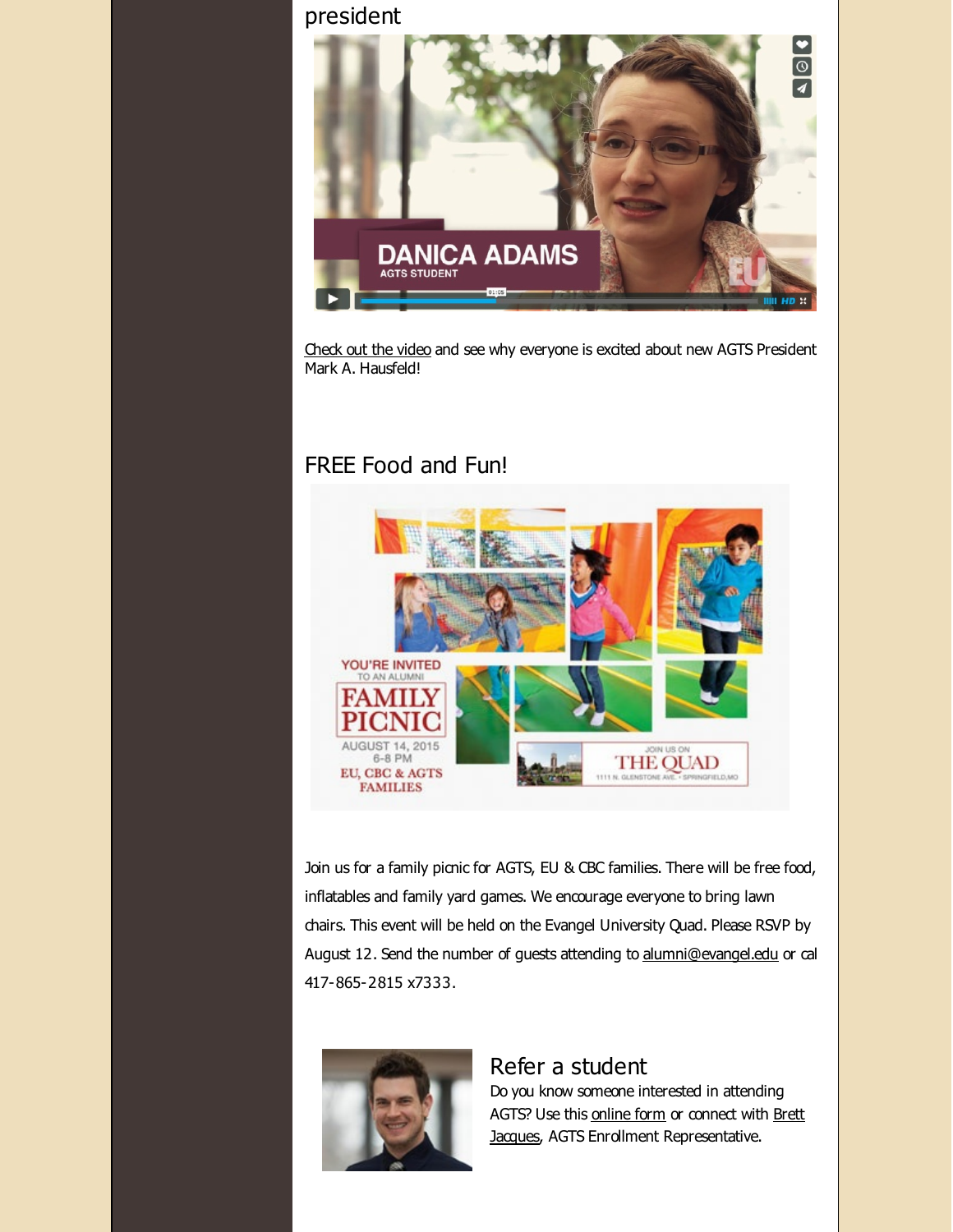## Faculty Books and Publications





BY STEVE LIM ALTON GAR

AGTS has published the first book in a new [discipleship](http://r20.rs6.net/tn.jsp?f=00187fNrLeIYgSFEBT15lfJ6tyii929H33MGe9Wa3YTBBsnUPTNe_Yf7vkP-fLAk8JpaDYi1nj-DUoDfIfqs73af1kysesSRnTsnJO-dn8tJD4orrMujVF9aqGuePDru3uCotxFs9y4nwnsgROimxEqLgWO2h3plAdZ-CASjYbh_M2gJNjdeF3ivZkPua1OkrjU&c=&ch=) series: Your Call to Work & Mission. Edited by AGTS professor Steve Lim, Your Call to Work & Mission teaches readers how to effectively serve Jesus in every aspect of their lives.

Divided into three parts, the first section reveals how believers can honor God in work, business and the economy. The second section provides fresh insight for effective evangelism and discipleship. The last section calls readers to a servanthood to the needy and unjustly treated and to care for God's creation.

AGTS contributors indude:

- Marshall Windsor ('04/'12)
- [DeLonn](http://r20.rs6.net/tn.jsp?f=00187fNrLeIYgSFEBT15lfJ6tyii929H33MGe9Wa3YTBBsnUPTNe_Yf7pXibTKg8j-KBcNsLTm2ysrOOUHYLFN8bdKy4wagh0yeJrC-qfqphgg9Nv7BRkkaxUbp0xt2WOBSCJhzNuKUDVRQn3SGaQolwkTVAlmsj2KJejrdfXaCJ8HNgGYwCUEKnjUhEUU67eDh&c=&ch=) Rance ('83)
- [Byron](http://r20.rs6.net/tn.jsp?f=00187fNrLeIYgSFEBT15lfJ6tyii929H33MGe9Wa3YTBBsnUPTNe_Yf7jtzPLotlUDY1BbomRYjRIb9xA_uWdzaOhGcTE8BMtCxDI7ouOkcEx6Vts9vHOjhmlJBnKuGQcEsYdjv9ZZ5sdRSecizOXUky0eEzjygWeV_fwBigyKLJ3jfciSB8PSN-JILXoJXFFuR&c=&ch=) Klaus
- Johan [Mostert](http://r20.rs6.net/tn.jsp?f=00187fNrLeIYgSFEBT15lfJ6tyii929H33MGe9Wa3YTBBsnUPTNe_Yf7oWEK-VCPw73-bR9-qljk3-74FzHsesk38Na7ETYNzwv4Y-RhhndyKdfCugjhOsiNstn8TsFcruKov2-mAK5M6OiH3o18RpWK266-p_59zDSVbQm6wH8knujSAnAo8-5dLtdueszRhpysy1gBaebAfw=&c=&ch=)
- $\bullet$  Lois [Olena](http://r20.rs6.net/tn.jsp?f=00187fNrLeIYgSFEBT15lfJ6tyii929H33MGe9Wa3YTBBsnUPTNe_Yf7oWEK-VCPw73DaaAmqnb36D3oy55gAzzWBmj1p8zAZaxtz8u9Sg64UaP7sBQ-qK24lVJUBReObul--9FtrMRIWY7SRnmph5W_q5oIDiB4kUXPkP9EeC4pq6XY2VCHAU3SGtdjrkLYnKz&c=&ch=) ('06)
- [Charlie](http://r20.rs6.net/tn.jsp?f=00187fNrLeIYgSFEBT15lfJ6tyii929H33MGe9Wa3YTBBsnUPTNe_Yf7nbjUuzvOLxX97KUa0_miTjT5zqxSiZtbg7R0IcbIbsGsShAJNrb7QakzQsUuFLLuzzta_xeRGla2nTt3lwzdxu_wRN2zl_iwG9DTZJahHhMLDwvEjoTyjMEaGrVPi0xC9KVL0I4GHg9&c=&ch=) Self

Filled with biblical insight, riveting stories and practical applications from practitioner scholars, Your Call to Work & Mission is a great resource for preaching and teaching. Each chapter features questions for Bible dasses, small groups or personal reflection and application. Even better, it's an ideal companion to the [Discipleship](http://r20.rs6.net/tn.jsp?f=00187fNrLeIYgSFEBT15lfJ6tyii929H33MGe9Wa3YTBBsnUPTNe_Yf7rgiGwGBvdDYaDIg4RlyoEfon2AcXj05xrKzQYuklTGAL-YSu1J5wo0f7TlyZUbE3rHa9hTtkCYR6a8_Bsj04y49CMAD_R9eDbHsDv1d2yuSbeLsyXDiTdTEsd24732pBA==&c=&ch=) Dynamics online assessment.

Order your copy [today!](http://r20.rs6.net/tn.jsp?f=00187fNrLeIYgSFEBT15lfJ6tyii929H33MGe9Wa3YTBBsnUPTNe_Yf7vkP-fLAk8JpaDYi1nj-DUoDfIfqs73af1kysesSRnTsnJO-dn8tJD4orrMujVF9aqGuePDru3uCotxFs9y4nwnsgROimxEqLgWO2h3plAdZ-CASjYbh_M2gJNjdeF3ivZkPua1OkrjU&c=&ch=)

Lois [Olena](http://r20.rs6.net/tn.jsp?f=00187fNrLeIYgSFEBT15lfJ6tyii929H33MGe9Wa3YTBBsnUPTNe_Yf7oWEK-VCPw73DaaAmqnb36D3oy55gAzzWBmj1p8zAZaxtz8u9Sg64UaP7sBQ-qK24lVJUBReObul--9FtrMRIWY7SRnmph5W_q5oIDiB4kUXPkP9EeC4pq6XY2VCHAU3SGtdjrkLYnKz&c=&ch=) ('06)

• Wrote the online artide: "Is It Important that I Know My Pastor's Educational Background?" in Vital magazine. [Read](http://r20.rs6.net/tn.jsp?f=00187fNrLeIYgSFEBT15lfJ6tyii929H33MGe9Wa3YTBBsnUPTNe_Yf7rgiGwGBvdDYmcwTxRsanGbO0Xze79yKcpjC6WNUXaZRkI-lDGrjhA3cvxbPH3j4tWH-yLeXuDPZ7VUFDS9iKv1-a4OlHCJroPFG_c0Xbj6Kn3akg5t_6QD0qOEaVH_gPCR49gcU7SSE59vvpH0Ej22kl0ZYI0PLQzU3zg9pYEe4DkpH_kQKW0xAnPmvisnWn2SnbJlLl07rHRLC0MUD87yKevedd40PvmRRbnzaMiw-&c=&ch=) it here.



# Alumni Ne ws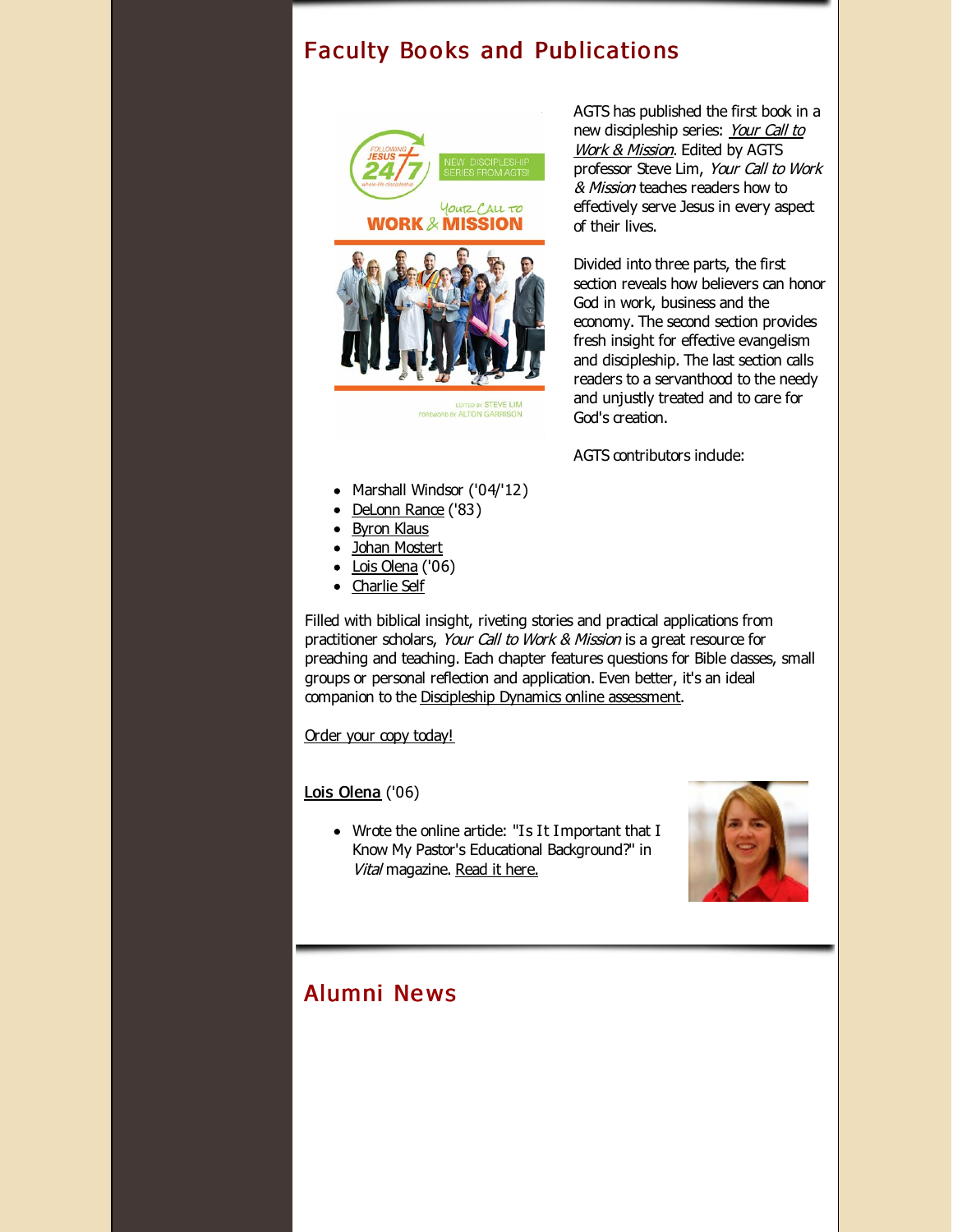Sunday Aigbe ('83) wrote The Theory of Productivity. Published through West Bow Press, The Theory of Productivity explores the genius of American culture, using its values and ideas to demonstrate how to be productive. The book draws on Aigbe's experiences as a student, educator, researcher, author, entrepreneur and human services employee in the public and private sectors.





The PE News featured newly appointed president of Teen Challenge U.S.A., Joseph S. Batluck, Sr. ('75/'76). Read the details of his new [position.](http://r20.rs6.net/tn.jsp?f=00187fNrLeIYgSFEBT15lfJ6tyii929H33MGe9Wa3YTBBsnUPTNe_Yf7rgiGwGBvdDYJ8QAEBEtCQFez2DD-IrhkpCl2PDAlZfjc929XCZkgg627kOSPbpmqtZ8VJlDExBg7ofU1Emt8QN5S9M6DRRiqXp9uRLG2fQI_Xea0J6j0etjbx86rppAD61yhs_YP5GKbppfnEVz3OsUxIucWVLfmw==&c=&ch=)

Manuel Cordero ('81), will assume the post of U.S. Missions senior director of AG Chaplaincy Ministries. He has worked 23 years in federal chaplaincy and served as the AG correctional ministries representative.



Manuel Cordero (left) with Zollie Smith, executive director of AG U.S. Missions.

Don Englund ('95) earned a PhD in Curriculum and Instruction from the University of Kansas in May 2015. Don has been an instructor there since 2008.



Jordan Hansen ('09) will be installed as the senior pastor at Newport Mesa Church, Costa Mesa, CA in August.

Carl and Terry Hosch ('89/'05) retired from AGWM as appointed missionaries in July. Terry has served in missions for 29 years. They will join the faculty at Northpoint Bible College to teach and provide academic counseling. Terry will also serve as chair of the Missions Department.



Hedy Hung ('03) recently conducted a seminar at International Christian Assembly (ICA), Hong Kong, entitled "The Kingship of God in the Old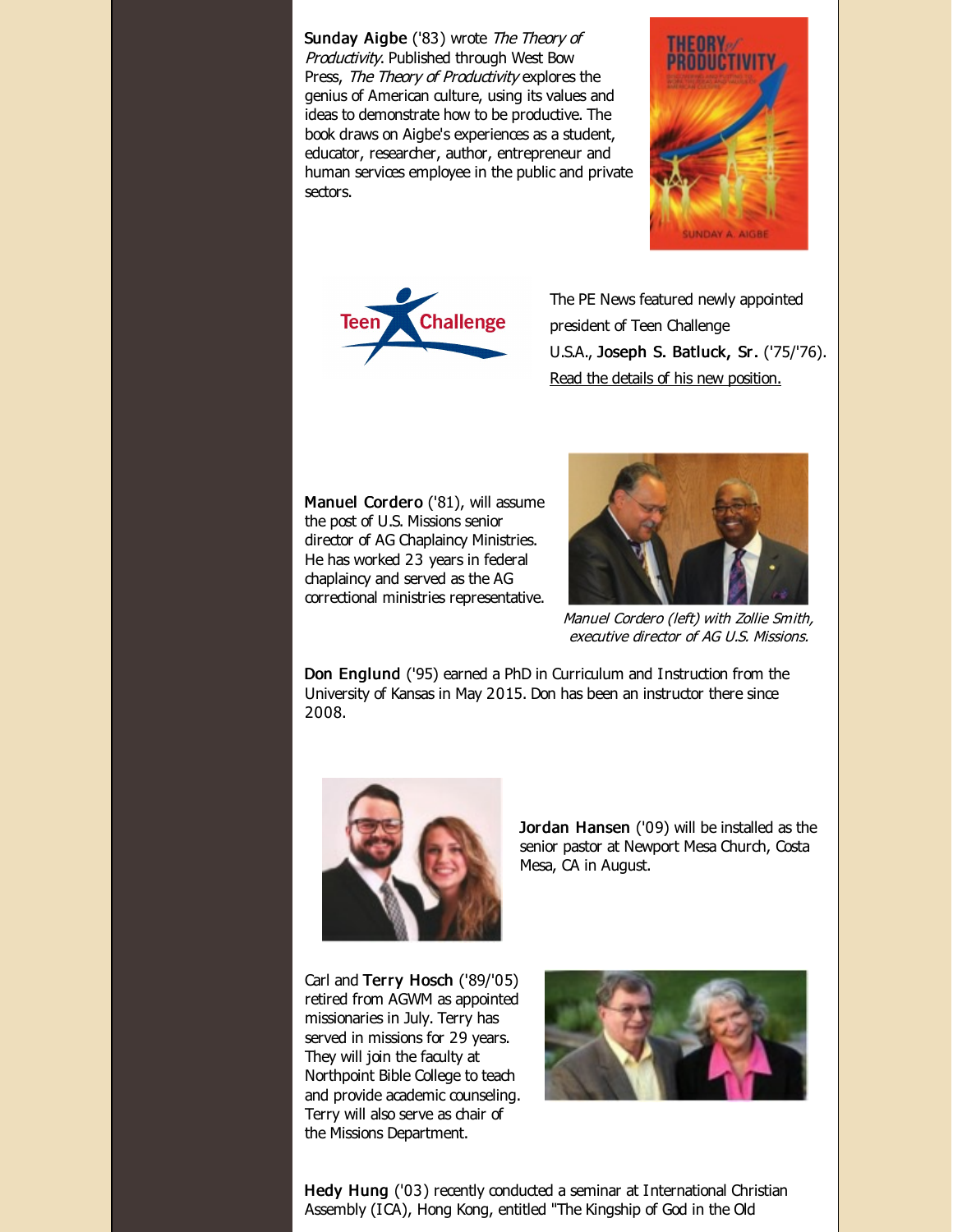Testament." Participants included congregants, students of ICA Academy and pastors.



Chaplain (Col.) Richard Quinn ('83) has an uphill calling in his sights in retirement: Chaplain Quinn was recently featured in the PE News. Read about his [innovative](http://r20.rs6.net/tn.jsp?f=00187fNrLeIYgSFEBT15lfJ6tyii929H33MGe9Wa3YTBBsnUPTNe_Yf7rgiGwGBvdDYudeOZLVV5xgptkcRB3Y2VVLCVYDIFX4Ww4ndH1rezyfoY9GQcUE_O3f_lhlHvRnG45X8v2ItK5jzPqvfVmBKxgL1f093nlFK1APAXDBhBAKGmtCZoIk8e0HZZWMf2WReyoqLRWFeNXo=&c=&ch=) ministry.

David Penchansky ('81) had two artides published:

- "Good and Evil." In *Oxford Encyclopedia of the Bible and Theology*. Samuel E. Balentine, Editor. Oxford: Oxford University Press, 2014.
- . "Wisdom." In *Oxford Encyclopedia of the Bible and Theology*. Samuel E. Balentine, Editor. Oxford: Oxford University Press, 2014.

Paul Sesock ('10) serves as the chaplain at the Western Kentucky Correctional Complex. The facility is a medium security women's prison with 700 women.



Billy D. Thomas Sr. ('90) has been named the new senior director for U.S. Mission America Placement Service (U.S. MAPS), one of the seven windows of Assemblies of God U.S. Missions. In addition to his role as senior director for U.S. MAPS,

Thomas also will serve as a member of the U.S. Missions Executive Committee and as an AG general presbyter. Read [more.](http://r20.rs6.net/tn.jsp?f=00187fNrLeIYgSFEBT15lfJ6tyii929H33MGe9Wa3YTBBsnUPTNe_Yf7rgiGwGBvdDYeKf_MJZs4XEjgfVPfGlhv-Po-WR54w_5jnJ-xOCikIAESaiAo1LiYTxjY60jvPFFMk9BniW0A4Bi-UnTtvP6ABlM5ZJsJ7YI6k-q3dn3F1tKXcmwPMT7JAgvrwPTcOigxppKFWLv0HqFXsmXXqzbog==&c=&ch=)

## **Upcoming Events**

AGTS Alumni Reception at General Council August 5 (Rosen Centre, Signature 1 Room)

EU/CBC/AGTS Family Picnic August 14 (6-8 p.m. on the EU campus quad. RSVP by August 12)

Fall Semester begins August 25

EU/AGTS Convocation August 27 (10 a.m., Spence Chapel)

Labor Day September 7 (AGTS building closed)

Annual Alumni Phonathon September 14-15

## We want to hear from you!